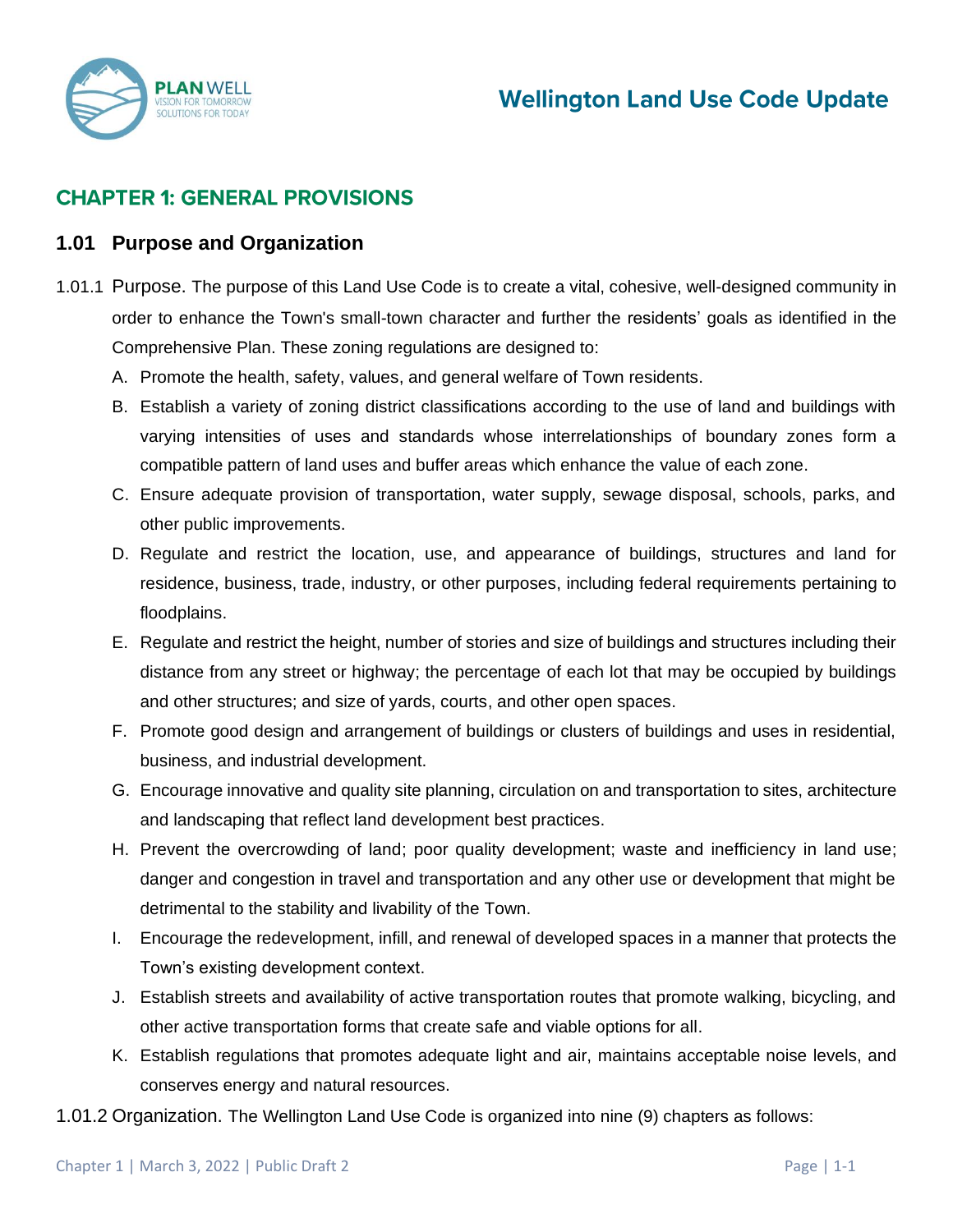- Chapter 1 General Provisions The General Provisions address the Land Use Code's organization, its purpose and authority, rules for interpretation, and legal provisions.
- Chapter 2 Application Procedures The Application Procedures guides the reader through the procedural and decision-making process by providing divisions pertaining to general procedural requirements and a common development review process, as well as providing a separate division for each type of development application and other land use requests.
- Chapter 3 Zoning Districts All zone districts within the Town of Wellington and their respective list of permitted uses, prohibited uses and particular development standards are located in Chapter 4 Use Regulations and Chapter 5 Development Standards.
- Chapter 4 Use Regulations The Use Regulations identifies permitted and prohibited use allowances for their respective zoning districts, while also providing use-specific standards that meet certain development needs.
- Chapter 5 Development Standards The Development Standards establish standards which apply to all types of development applications unless otherwise indicated. This chapter is divided into sections addressing standards for site planning and design, engineering, environmental and cultural resource protection, buildings, and transportation.
- Chapter 6 Subdivision Regulations The Subdivisions Regulations establish the Town's land division requirements.
- Chapter 7 Nonconforming Uses The Nonconforming Uses protects and regulates nonconforming uses, structures, lots, site improvements, and applications (referred to collectively as "nonconformities") and specifies the circumstances and conditions under which those nonconformities may continue.
- Chapter 8 Floodplain Regulations The Floodplain Regulations address the Town's development and planning measures to mitigate for potential flood hazards.
- Chapter 9 Definitions The Definitions encompass the terms used throughout the Land Use Code.
- 1.01.3 Organizational Method. This method of organization provides a user-friendly and easily accessible Land Use Code by consolidating most town regulations addressing land use and development, standardizing the regulatory format, providing common development review procedures, separating and clarifying standards, and maintaining definitions.

## **1.02 Authority**

- A. This Land Use Code is adopted pursuant to the authority contained in the Colorado Revised Statutes (C.R.S.). Local governments are provided broad authority to plan for and regulate the use of land within their jurisdictions, as authorized in Title 29, Article 20, et seq. and Title 31, Article 23, et seq. of the C.R.S., as amended. Additional statutory authority may also exist for specific types of development regulation.
- B. Whenever a section of the Colorado Revised Statutes cited in this Land Use Code is later amended or superseded, this Land Use Code shall be deemed amended to refer to the amended section or section that most nearly corresponds to the superseded section.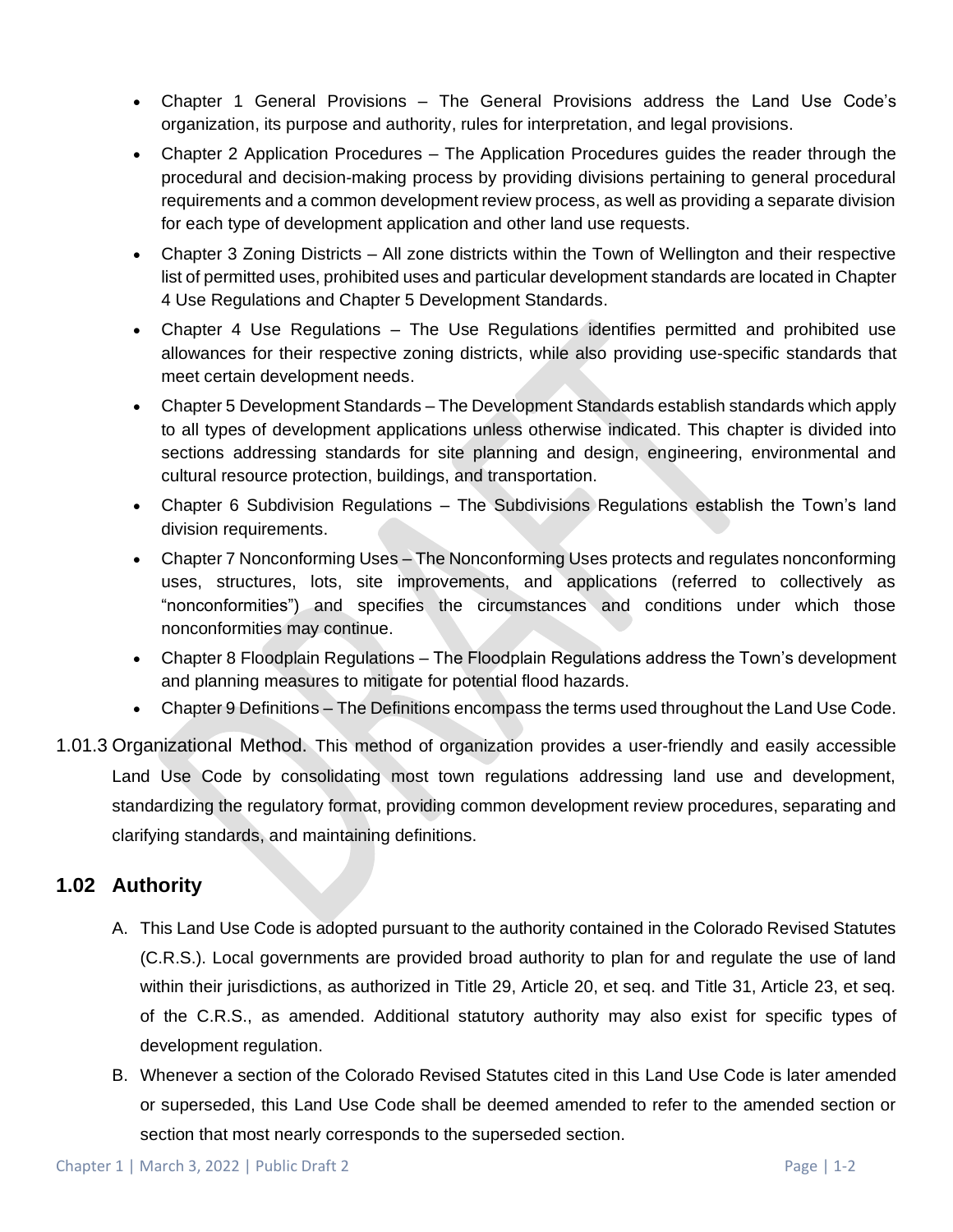### **1.03 Effective Date**

This Land Use Code is effective immediately upon approval of the Board of Trustees and 30 days following publication of Ordinance No. ##-2022.

### **1.04 Applicability**

1.04.1 Generally. Unless otherwise provided, this Land Use Code applies to any:

- A. Development or redevelopment of land;
- B. New building or use;
- C. Addition or enlargement of an existing building or use;
- D. Change in occupancy of any building; or
- E. Change of use.
- 1.04.2 Applications. Unless otherwise provided, this Land Use Code applies to any of the following development applications:
	- A. Any subdivision plat;
	- B. Any site plan;
	- C. Any plot plan;
	- D. Any land entitlement process plan;
	- E. Any special use authorization;
	- F. Any conditional use review;
	- G. Any building permit for a use other than a single-family detached dwelling; or
	- H. Any certificate of occupancy.

#### **1.05 Relationship to Other Ordinances**

The standards of this Land Use Code are in addition to all other standards, guidelines, policies, and Municipal Code requirements otherwise applicable to land use and development. To the extent that there is a conflict between a requirement of this Land Use Code and another Town standard, guideline, policy or requirement, refer to *Chapter 1.07 Interpretation and Conflicting Provisions*.

### **1.06 Relationship to Comprehensive Plan**

The adopted Wellington Comprehensive Plan is the official policy document of the Town of Wellington. This provides a consistent statement of the Town's plan and policies for future development to bring about the Town's vision for the future. This Land Use Code implements the policies established in the comprehensive plan.

## **1.07 Interpretation and Conflicting Provisions**

Chapter 1 | March 3, 2022 | Public Draft 2 Page | 1-3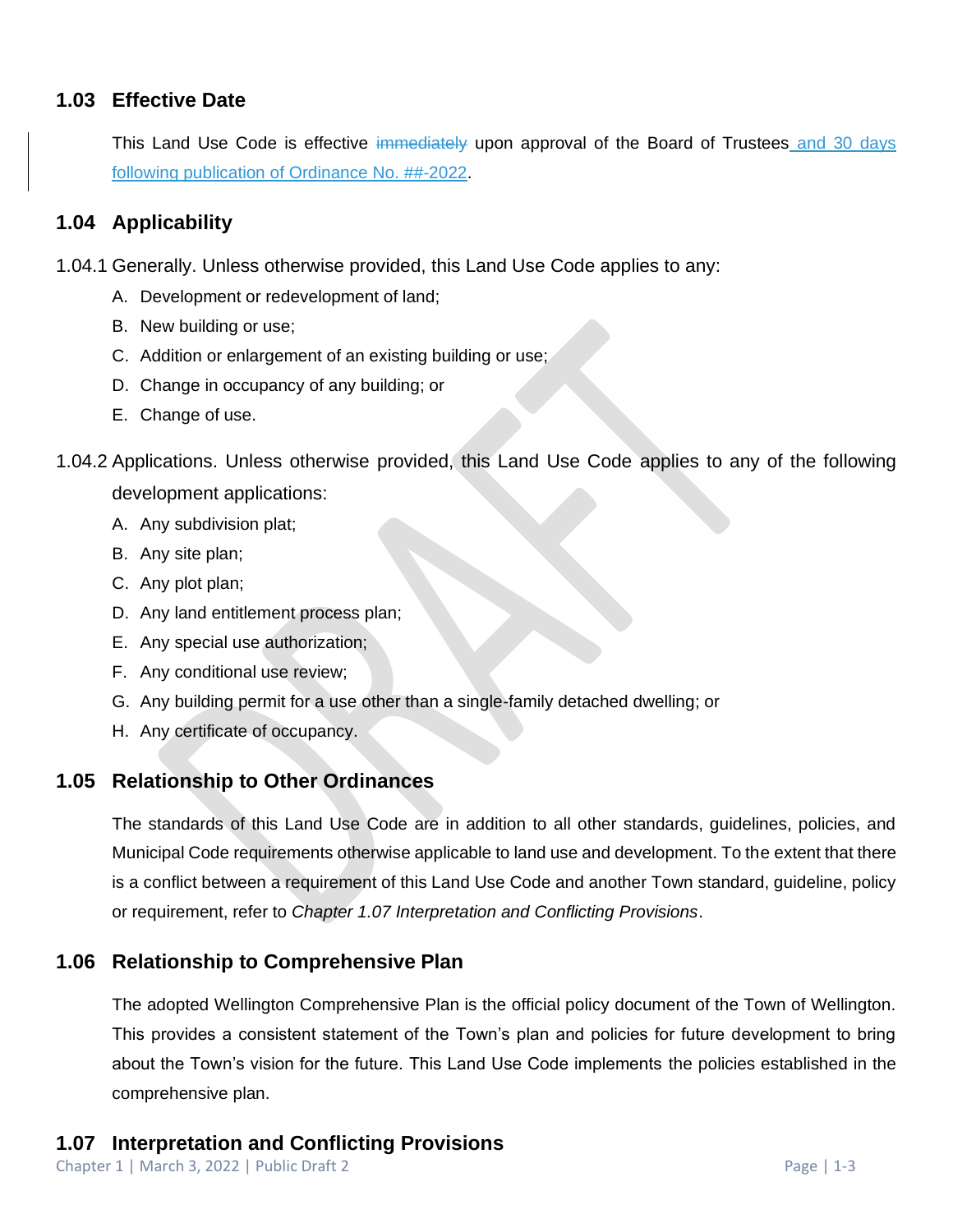- 1.07.1 Interpretation. In their interpretation and application, the provisions of these zoning regulations shall be held to be minimum requirements adopted for the promotion of the public health, safety, values, convenience, comfort, prosperity, and general welfare. (Ord. 11-2007 §1)
- 1.07.2 Conflicting Provisions.
	- A. Conflict with Other Provisions of Law. Whenever the requirements of this Land Use Code are at a variance with the requirements of any other lawfully adopted rules, regulations, or ordinances, the more restrictive or that imposing the higher standards shall govern. (Ord. 11-2007 §1)
	- B. Conflict with Private Covenants or Deeds. In case of a conflict between this Land Use Code and any private restrictions imposed by covenant or deed, the responsibility of the Town shall be limited to the enforcement of this Land Use Code. When provisions within this Land Use Code are more restrictive than those imposed by covenant or deed, or when any such private instruments are silent on matters contained within this Land Use Code, the provisions of this Code shall rule. (Ord. 11-2007 §1)

#### **1.08 Transition from Prior Regulations**

A development application for approval, including the approval, conditional approval, or denial of approval of that plan, shall be governed only by the duly adopted laws and regulations in effect at the time the complete application is submitted.

#### **1.09 Application Fees**

1.09.1 Generally.

- A. All fees assessed pursuant to this Land Use Code are non-refundable.
- B. Any property owner submitting a development application is responsible for paying all costs and fees incurred by the Town in reviewing and processing that application, including, but not limited to: attorney fees; engineering fees; surveying fees; consulting fees; recording fees; and legal publications and notice expenses.
- C. Final approval of any application submitted pursuant to this Land Use Code shall be contingent upon payment of all fees and expenses to the Town. The Town is not obligated to record documents, issue building permits or process any applicant submittals until all outstanding costs and fees have been paid.
- D. If the Town must pursue collection of an applicant's outstanding fees or costs, it is the applicant's responsibility for the payment of all attorney fees and costs incurred by the Town in such collection efforts. The Town reserves the right to suspend an application, withhold approval or postpone public hearings if an applicant fails to pay any fee due under this Land Use Code. In addition to any other remedy available, any delinquent charges due under this Land Use Code may be certified to Larimer County and collected in the same manner as municipal taxes.